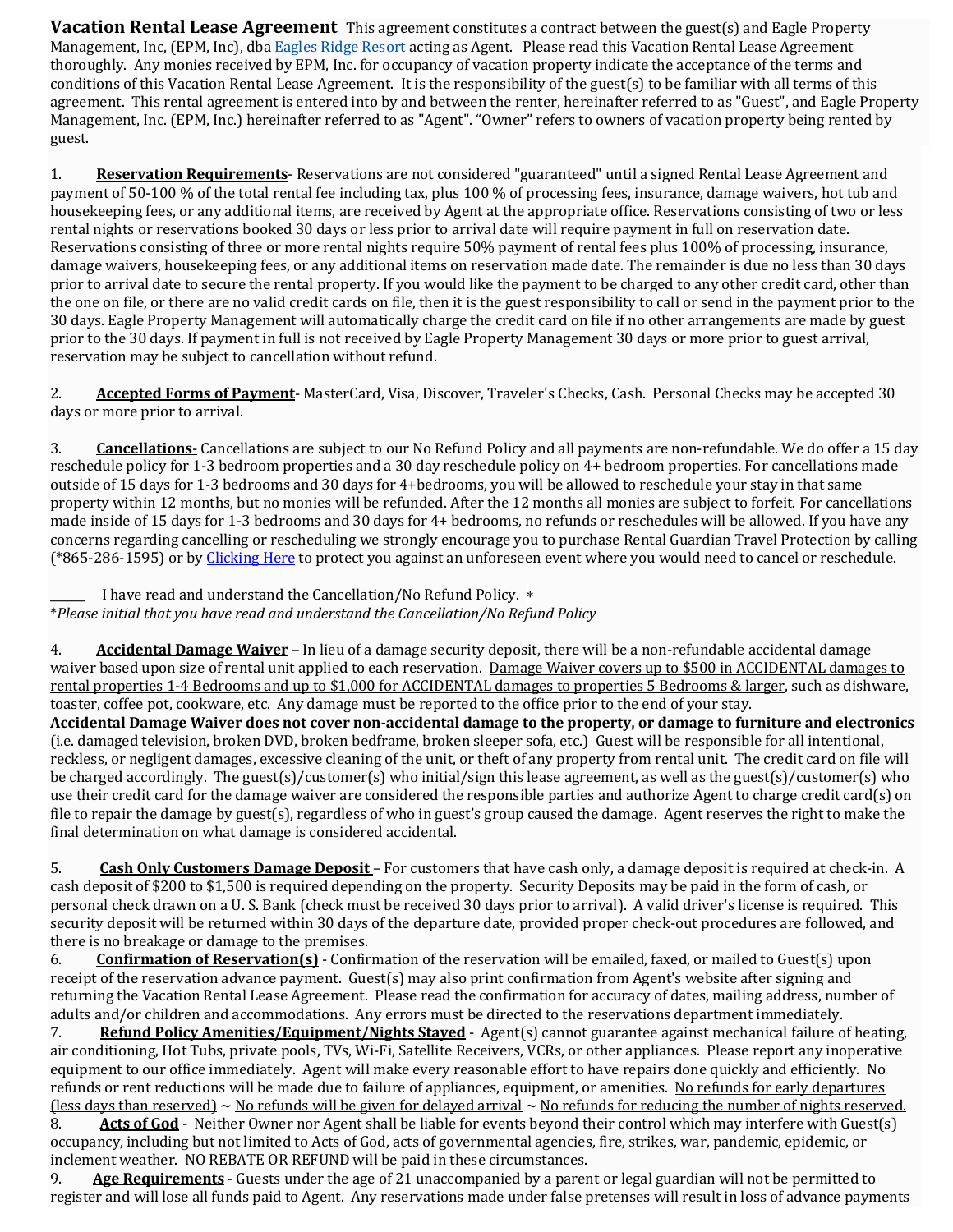and possible removal of guest from rental unit. **No Fraternities, No Sororities, No House Parties, No exceptions! Violations of this will result in immediate eviction with no refund of any monies.** The Agent reserves the right to refuse service to anyone.

10. **Administrative Reservation/ Processing Fee** - All reservations are subject to a non-refundable \$60.00 administrative processing fee plus applicable taxes.

11. **Housekeeping Fee** – Each Reservation will be assessed a Housekeeping Fee based upon size of rental unit and amenities.

12. **Reservation Change Fee** - All reservations that need date and/or property changes are subject to a non-refundable \$35.00 (\$75.00 for 7 bedrooms and larger) rescheduling fee per change. All changes must be made no less than 30 days prior to your arrival date.

13. **Check-In/Check-Out Times** - CHECK-IN TIME IS After 4:00 PM - Check-in takes place at the following: \_\_\_\_\_2740 Florence Drive, Pigeon Forge, TN 37863 Keys, key codes, or property address are NOT available until the property is ready for occupancy. No exceptions

to this policy will be made. Agent will use reasonable efforts to have the rental property ready for Guest(s) occupancy at check-in time, but Agent cannot guarantee the exact time of occupancy. Please call in advance if you may be arriving after 8:00 PM so that arrangements can be made for

Guests property access information or keys to be picked up. CHECK-OUT TIME IS before 11:00 AM. Check-out takes place at our office, or via express check-out, and is strictly enforced so that Agent has adequate time to prepare the property for the next guest. Please return any keys to the front desk before leaving if you haven't scheduled for express check-out. Guests that do not vacate the rental property and return the keys by 11:00 AM without the consent of the Agent are subject to a fee equal to one (1) rental day.

14. **Maximum Occupancy** - At all times, the maximum occupancy is the number the home sleeps, including infants. Occupancy limits are in accordance with rules of the local or State Fire Marshall's Office. Sleeping limit shows as (for instance) "sleeps 6". Guests and visitors must be pre-approved by Agent in advance. (Each child counts as one guest). If you bring in extra guests or visitors without prior approval and payment, guest(s) will be asked to vacate the property. All security payments, fees, and all rent will be subject to forfeiture. Absolutely No House Parties!

15. **Furnishings & Amenities** - Furniture should not be moved or rearranged for any reason. Furnishings and amenities are subject to change without notice. Furniture, bedding, mattress pads, utensils or any other furnishing or amenity supplied with the rental property must not be taken out or transferred from one property to another. Loss of these items, as well as damage to the property, furnishings, or amenities in excess of normal wear will be charged to the guest(s).

16. **Items Guest(s) Must Provide** - Any personal articles, any food and drink items, coffee filters, paper towels, napkins, foil, favorite pillow, videos, and a good book. Extra towels for pool and hot tub usage are suggested.

17. **Linens** - A basic supply of linens is provided in each property. Agent does not provide daily housekeeping or linen service, and bed linen and bath towels are not changed during your stay. You can exchange dirty linens for clean linens at our laundry facility. The startup set of bath soap, toilet tissue, paper towels and trash bags, dish and laundry detergent, are not replenished. 18. **Rental Assignment Change** - Agent reserves the right to change Rental Assignments without prior notice or liability in the event of a sale of the rental property, or if the unit becomes unavailable. When comparable accommodations are not available, guest(s) will have the option of selecting from available properties or receiving a complete refund.

19. **Pets** - You acknowledge that NO PETS are allowed in or on the premises unless Agent has expressly authorized such use. Some homes allow pets (DOGS ONLY). The NON-REFUNDABLE pet fee is \$75.00 per pet. This fee does not cover damage, breakage, or extra cleaning caused by the pet. Prior permission must be granted for pets. Specific rules must be followed. Our No Pet homes do not allow pets anywhere on or about the premises. IMPORTANT: Unauthorized occupancy of pets will result in a \$200 fine, immediate eviction and loss of all rents and security payments.

**(Please Initial One of the Following)** I am traveling with pet \_\_\_\_\_ # of pets\_\_\_\_ I am not traveling with pet \_\_\_\_

20. **Hot Tubs** – If rental property contains a hot tub (spa), Guest is responsible for operating the hot tub in a careful and safe manner. Hot Tubs have been cleaned prior to your arrival. For Guest(s) safety and health, each hot tub is drained, cleaned, disinfected, refilled, chemically treated, and tested following each stay. As the hot tub is drained and refilled prior to each guest stay, it is possible hot tub water may not reach an optimum level upon guest arrival and may take additional time to reach a comfortable temperature. If you encounter a bromine floater device in the hot tub, please do not remove as it is used to continually sanitize the water. There are possible health risks associated with use of hot tubs. Each registered guest is responsible for informing their guest(s) of the possible risks. Persons with heart disease, diabetes, high/low blood pressure, any serious illness, or if pregnant may wish to consult their physician prior to entering the hot tub. Use of hot tub is at Guest's sole risk. Children under the age of 12 are prohibited from using the hot tub unless accompanied and supervised by their legal guardian. Please keep hot tub cover on hot tub at all times unless hot tub is in use. DO NOT SIT, STAND ON, OR MISTREAT hot tub cover. Cost to Guest to replace a damaged cover is \$350 to \$500.

21. **Community Swimming Pools| Private Swimming Pools** – For rental properties that have access to community swimming pools or private swimming pools, there are no lifeguards on duty and use of pool and pool area is at Guest(s) own risk.

22. **Fireplaces** - Gas fireplaces are seasonal and are non-operational from May 15th through September 15th!

23. **Firewood** - Rental properties are not provided with firewood. It can be obtained from local markets at reasonable rates.

24. **Pest/Insect Control** - Many different pests/insects live and thrive in this region. Your unit has been professionally treated by a commercial pest control company with precise preventative treatments in an effort to keep all the pests and bugs outside. While we cannot refund any monies for pests/insects/animals, should you experience a pest/insect/animal control issue, please contact guest services so Agent may attempt to eradicate the problem.